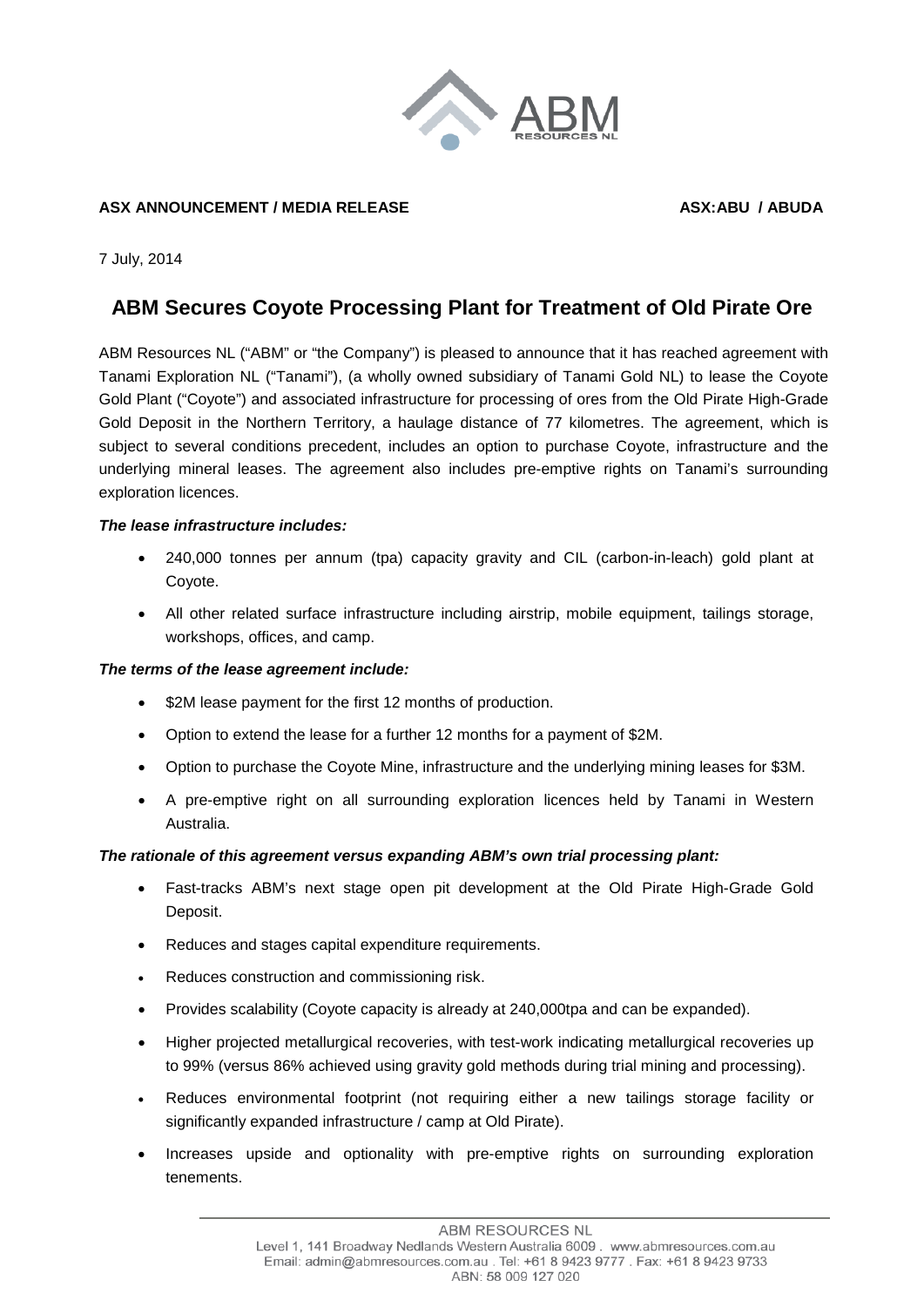### *About the Coyote Gold Plant*

Coyote is located in Western Australia, approximately 45 kilometres (direct), or 77 kilometres using existing roads / tracks, from the Old Pirate High-Grade Gold Deposit in the Northern Territory. Coyote was put on care and maintenance in May 2013. A review of the Coyote processing plant by an independent engineering firm indicates the plant is in good working order and can be successfully recommissioned with relatively minor engineering works. The satisfactory commissioning of Coyote with ABM's Old Pirate ore is a condition before the first annual lease payment falls due. Coyote consists of crushers, ball mill, Knelson concentrator, Acacia intensive leach unit, CIL tanks and gold room. The first part of the circuit is similar but larger than, ABM's own trial processing plant and Coyote has the additional benefit of a carbon-in-leach circuit to recover fine gold. Based on test work conducted by ABM previously the Company can expect recovery up to 99% gold (refer release 04/04/2012). The Company assumes a more conservative 97% recovery as the base case in economic studies.

Coyote has a name plate capacity of 240,000tpa and capacity can potentially be increased to beyond 300,000tpa.

The lease covers infrastructure at Coyote including the plant, tailings storage facilities, offices, workshops, laboratory, mobile equipment, clinic, fuel storage, accommodation units / camp and airstrip.

#### *The Licence and Lease Agreement*

The Licence and Lease Agreement ("Agreement") with Tanami includes:

- 1. From signing, ABM is contributing up to \$150,000 per month to the care and maintenance costs until the lease commences.
- 2. The lease term commences once the conditions precedent have been met or waived, which both companies anticipate will take approximately 3 months but the Agreement allows for up to 12 months.
- 3. Once all the conditions precedent are met (or waived), ABM will take possession and commence management of Coyote and the infrastructure. The Company will conduct recommissioning including processing up to 10,000 tonnes of commissioning ore prior to making the first year's lease payment of \$2M.
- 4. The initial 12 month period commences on commercial processing of ore following successful completion of commissioning.
- 5. The lease is extendable for a second year for a further \$2M payment.
- 6. ABM has an option to purchase Coyote, the infrastructure and the underlying mining leases before the end of the lease for \$3M.
- 7. During the lease ABM has a pre-emptive right on all surrounding tenements held by Tanami in the area of Western Australia shown in Figure 1. The rights are extended if ABM exercises the option to purchase.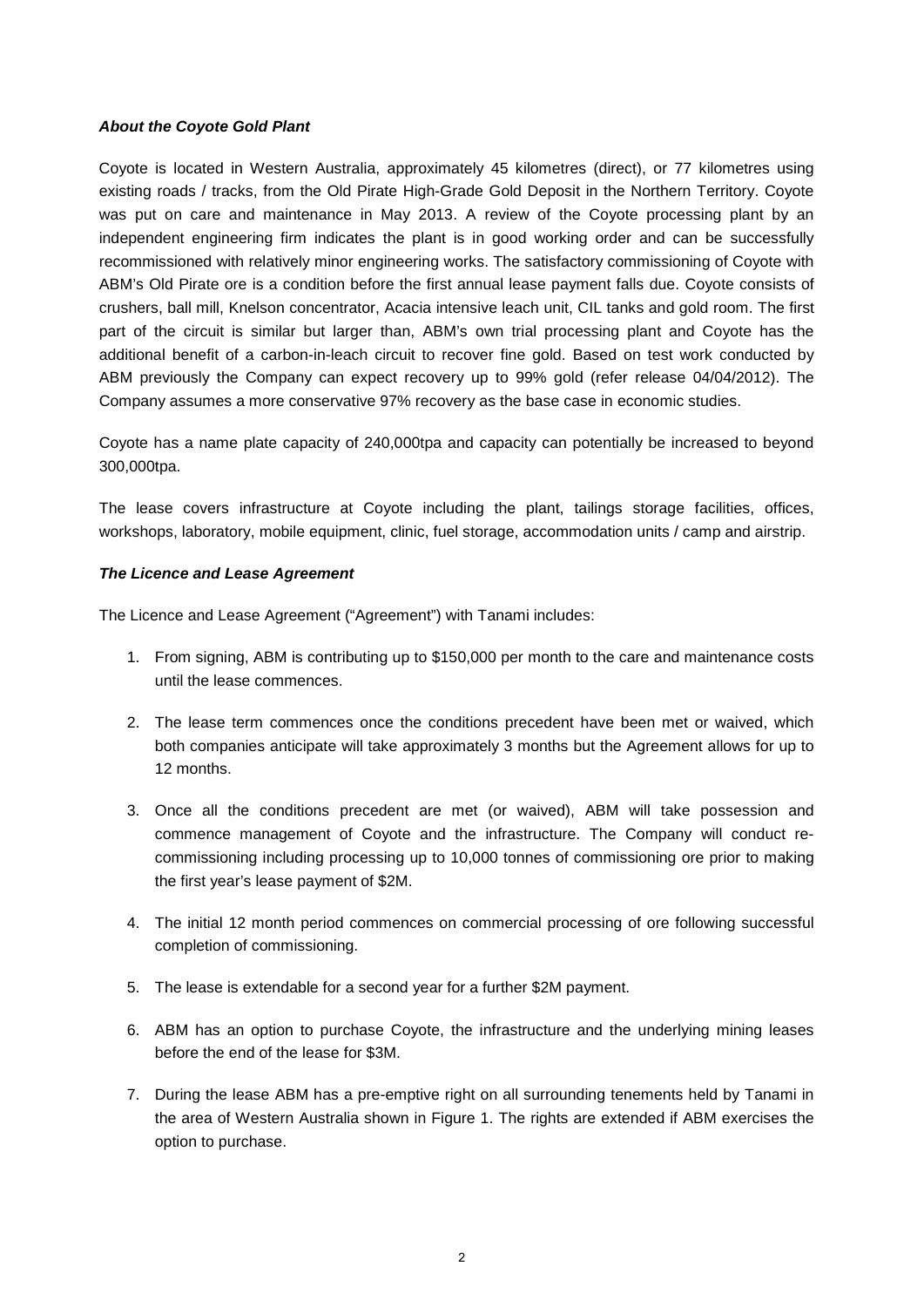The agreement does not cover the mineral rights relating to the Coyote Gold Mine, which are retained by Tanami, until ABM exercises its purchase option. During the lease period the responsibility for past environmental disturbance and future mine closure costs remains with Tanami and ABM will be responsible for environmental disturbance occurring during the lease period. ABM is responsible for maintaining and operating Coyote and the infrastructure and, unless ABM exercises the purchase option, will return Coyote and the infrastructure to Tanami in the same operating condition in which ABM received it (fair wear and tear excepted).

### *Processing at Coyote versus processing on-site at Old Pirate*

As previously presented, the Company has been designing and planning to expand the small scale gravity gold plant used during trial mining and located on site at the Old Pirate Gold Project. The upgrade of this plant at Old Pirate remains a viable option, and will be reverted to if conditions precedent are not met (or waived) or the plant is not satisfactorily commissioned. Processing at Coyote has several advantages over expanding the gravity gold plant at Old Pirate including:

- Fast-tracks ABM's next stage open pit development at the Old Pirate High-Grade Gold Deposit.
- $\triangleright$  Reduces and stages capital expenditure requirements.
- $\triangleright$  Reduces construction and commissioning risk.
- $\triangleright$  Provides scalability (Coyote capacity is already at 240,000tpa and can be expanded).
- $\triangleright$  Higher projected metallurgical recoveries with test-work indicating recoveries up to 99% (versus 86% achieved using gravity gold methods during trial mining and processing).
- ▶ Reduces environmental footprint (not requiring either a tailings storage facility at Old Pirate or expanded infrastructure / camp at Old Pirate).
- $\triangleright$  Delivers greater flexibility for processing other ore-types other than those with high-gravity recoveries\*.
- $\geq$  Increases upside and optionality with pre-emptive rights on surrounding exploration tenements.

*\*ABM is yet to assess economic viability of mining ore from other sources other than the high gravity recovery ores trialled at Old Pirate. The Company will be also conducting appropriate assessments of nearby deposits such as higher grade portions of the Buccaneer Porphyry Gold Deposit.* 

Initially the Company is intending to use existing tracks and roads for haulage. Given the high-grade and narrow vein system at Old Pirate, it is unlikely that ABM will require Coyote's full 240,000tpa capacity from the outset. As the Company continues to understand the Old Pirate system and potentially adds further extensional zones the processing rate may be increased. ABM anticipates that information on mine scheduling and production rates will be provided upon completion of the next stage of open pit designs, which are waiting on results from the current infill and extensional drilling campaign.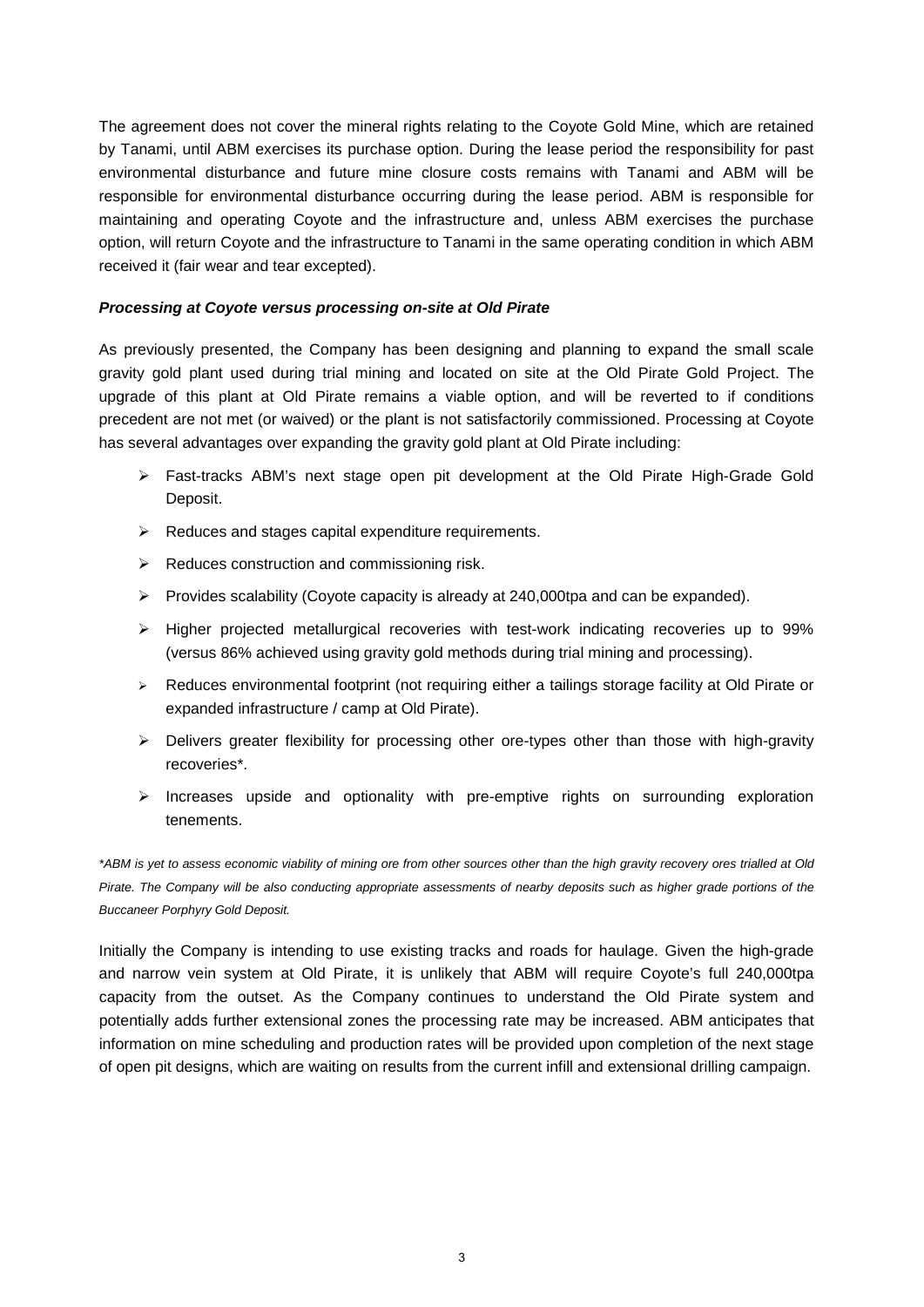

**Figure 1. Location map of Old Pirate and Coyote showing location of Coyote ML's (under lease and option to purchase area in dark orange & pre-emptive rights area in light orange).** 

The Agreement includes several conditions precedent including ABM receiving all relevant consents and permits to mine and haul ores from Old Pirate to Coyote, determination from the Territory Revenue Office on trans-border treatment of costs and deductibility against Territory royalties. Given this agreement includes a potential sale, Tanami Gold shareholder approval may also be required.

## *Update on current activities*

ABM is currently conducting infill, extensional and sterilisation drilling at Old Pirate. Upon completion of this work and receipt of all assays ABM intends to finalise open pit designs. Subject to planning and permitting ABM anticipates commencing site-works and is targeting mining in the 4<sup>th</sup> quarter of this year.

## **About Old Pirate**

The Old Pirate high-grade gold project consists of a series of gold-bearing quartz veins over an overall strike-length of 1.8 kilometres. Veins range from a few centimetres to 6 metres in width with individual veins varying in grade and width along strike. In 2013 ABM completed trial mining from 13 test pits on the Old Pirate trend and processed 8122 tonnes of material at an average head grade of 15.4g/t gold and recovered 86% of gold using gravity only methods (refer release 30/04/2014). The trial mining confirmed the potential for a high-grade open pit. Gold is characterised as both fine and coarse and has a high statistical nugget effect whereby drilling alone cannot generally provide statistical information required to define a long term and detailed mine plan. As a result ABM is opting to apply a staged approach to development at Old Pirate whereby capital expenditure is deployed sequentially and each stage of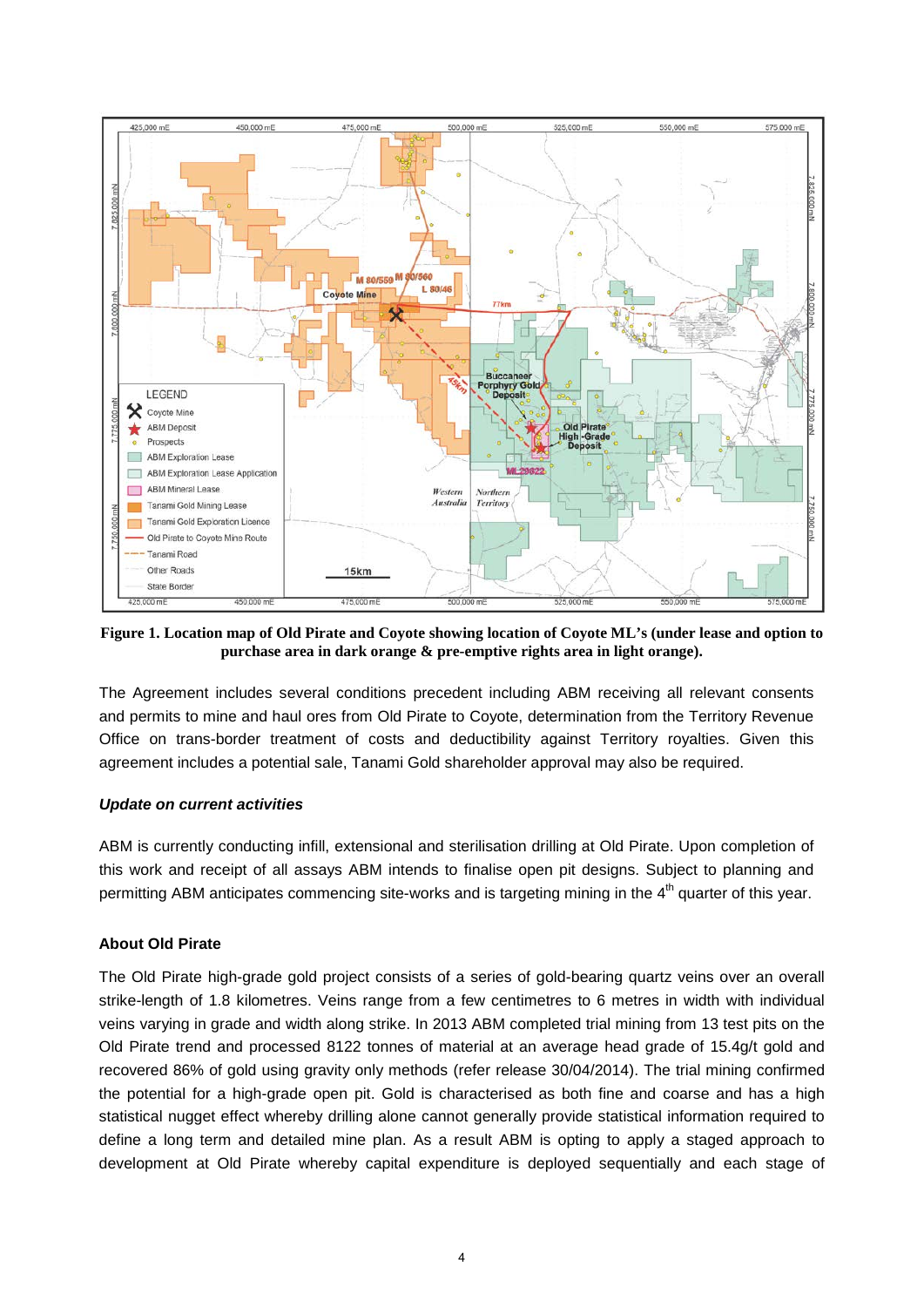development informs the next stage. Following the successful completion of Stage 1 trial mining in 2013 ABM is now undertaking design work for the next stage open pit. Concurrently ABM is working with the relevant authorities for final authorisation to mine in 2014.

## **About ABM Resources**

ABM is an exploration Company developing several gold discoveries in the Central Desert region of the Northern Territory of Australia. The Company has a multi-tiered approach to exploration and development with a combination of high-grade potentially short-term production scenarios such as the Old Pirate High-Grade Gold Project, large scale discoveries such as Buccaneer, and regional exploration discoveries such as the Hyperion Gold Project.

In addition, ABM is committed to regional exploration programs throughout its extensive holdings including the alliance with Independence Group NL at the regional Lake Mackay Project, and the recently announced and proposed divestment of the North Arunta Projects to Clancy Exploration Ltd.



**Figure 2. ABM project location map.**

**Signed** 

Darren Holden – Managing Director